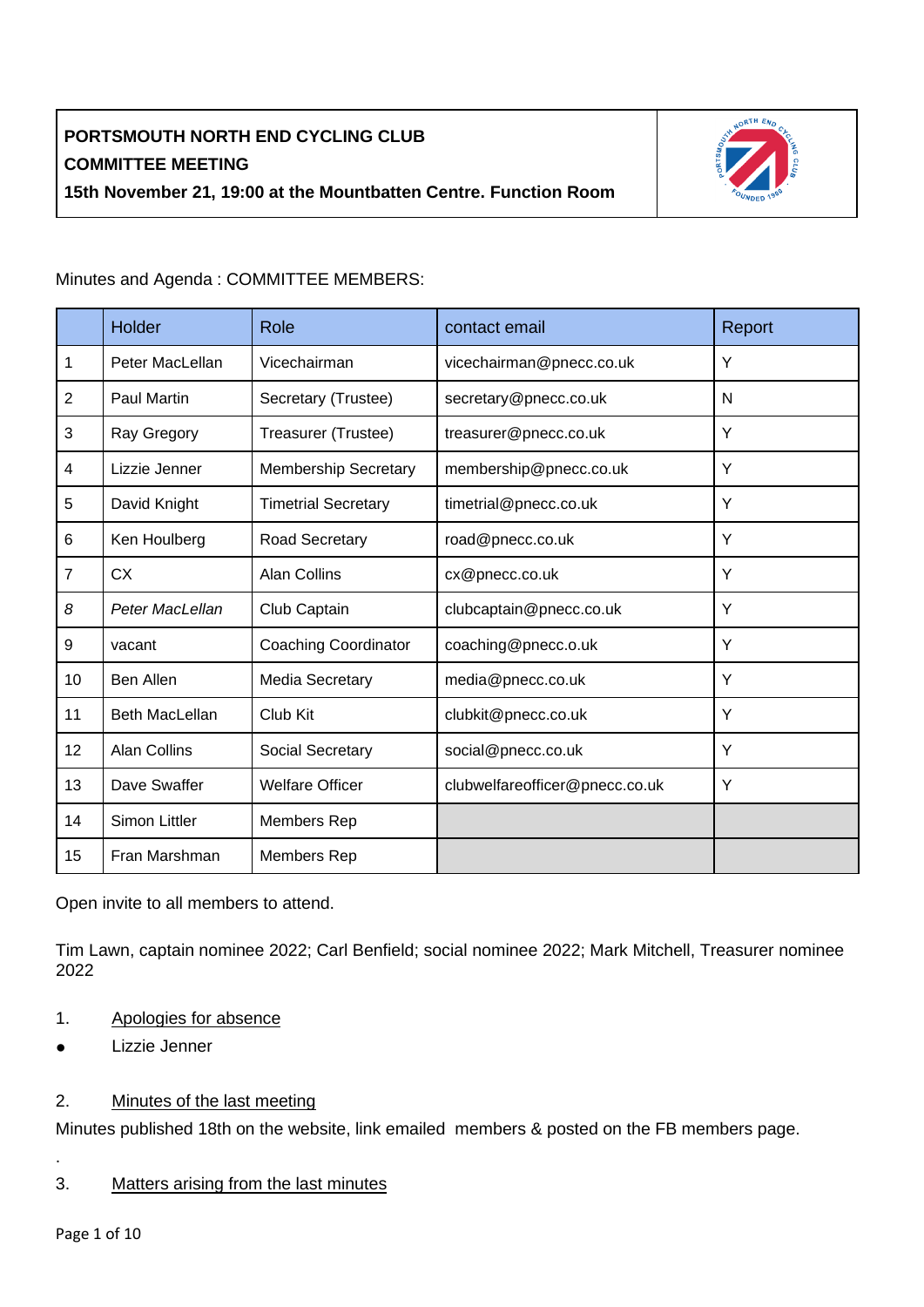

Paul and Alan have found a storage solution for the bike and withdrawn their proposal for disposal. Alan will manage their use. One open point is the maintenance and safety checks of the bikes. Asset register used to confirm all items withing the scope of track secretary.

Alan will advise the committee on the safety control, and plans to develop the use of the bikes. The committee invite a proposal for a club led track taster at Calshot. Alan will consult and present a proposal.

Ways of working: committee members are reminded to report any items for decision in good time, and in advance as part of their monthly reports for transparency and awareness, notably time limited decisions. Future proposal will be led by the relevant committee members leading a topic, proposals should prepare with the awareness of all committee members, and be sent to all committee members. Ex committee decisions shall minimised, and shall principally be on time limited.

- 4. Correspondence
- BH Live- Cycling Development Network, Mtg 18 Nov@Mtbatten Peter & Gordon
- Request to shadow coaching 5th Nov Fred McClintock (former member back from Uni)
- 2ns Park Farm, pop-up invite Anne, (20/10/202) Club Captain
- Clanfield CX (9/11/21), outcome of S'ton Sporterium) Vice Chair & Road

Cycling without Age, Launch - 29/10/21 - Chandler Brujo, Cycling Without Age Volunteer Coordinator. Vice-chairman

### 5. Club level appointment in the last period

- a. Mark Mitchell, proposed by Kevin Brackstone 13/10/21, seconded by Ken Houlberg
- **Decision/ Outcome –** Kevin to submit for AGM decision & formalisation.

### 6. Matters arising from Committee Members' reports (circulated in advance)

a. Treasurer – Ray Gregory

Report and Annual report issued. Thanks to Ray for the timely and complete information shared with the committee

b. Membership Secretary – Lizzie Jenner

For 2021 membership categories and fees shall be proposed unchanged to the AGM.

- c. Road Secretary Ken Houlberg
- d. Time Trials Secretary David Knight
- e. CX/ Track Secretary Alan Collins
- f. Club Captain Peter MacLellan
- g. Coaching vacant, no report in the period
- h. Media and Public Relations Officer Ben Allen
- i. Kit Provider Beth MacLellan
- j. Social Secretary Alan Collins.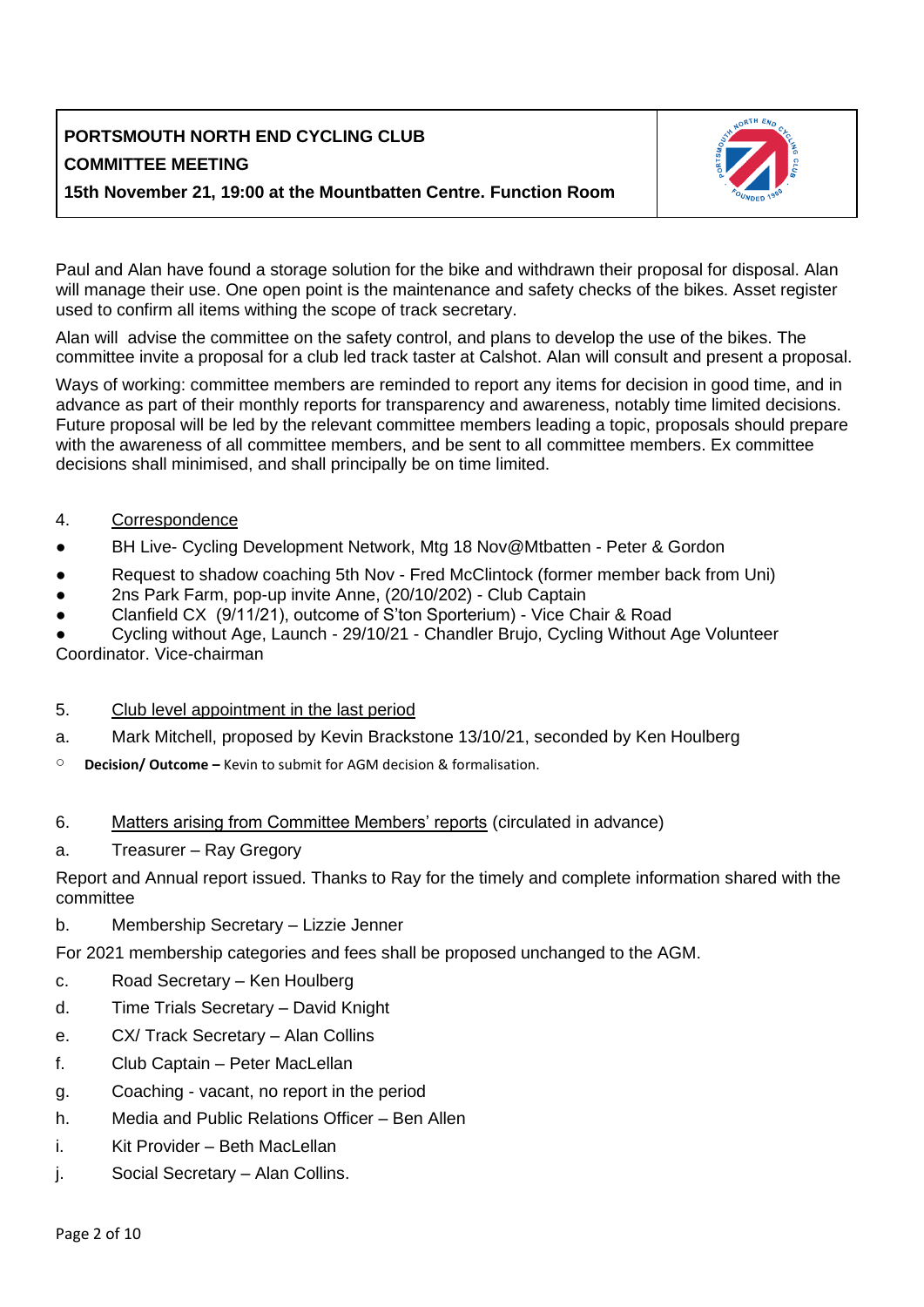

Alan will submit the UCI ticket payment to Ray for reimbursement.

Carl making final prep and push ready for the Social and Prize Giving Evening, 27<sup>th</sup> Nov.

- k. Welfare Officer Dave Swaffer
- 7. Agenda Items
- a. PNE125 Club Development Plan mature draft for comm' agreement from AGM, 25mins

#### **Decision/ Outcome**,

Plan & objective presented by Simon, Fran and Peter. Plan proposed by Harry and seconded by all attending committee members.

b. 2021 - 2022 Budget proposal for agreement / decision – Ray – 20mins

#### **Decision/ Outcome**,

Budget as presented is agreed. The Q1 status vs plan will be reviewed in Jan. Road figures are NETT, a full update of Expenses and Income to be added. Action Ken and Mark.

Reserve set, based on annual "essential spend of £1300".

c. Reserve policy, comments received pre mtg', the policy is as proposed by Ray, seconded by Harry. (10mins)

### **Decision/ Outcome**,

Policy approved. Distribute to members and publish on the website.

d. Track Bike Review & Recommendation – Proposed by Paul Martin, seconded by Alan Collins. (10mins)

### **Decision/ Outcome**,

Recommendation of Paul and Alan to dispose of the bikes was withdrawn. Alan is managing storage and use with the support of Gordon.

e. AGM readiness and preparation – Paul Martin – 10 mins

#### **Decision/ Outcome**,

f. Online Payment Solution Trial, deferred from August - Resolution of any final points to agree and kick-off project. team. (Beth, Gareth, Dave Knight & Ray/ Mark M)

#### **Decision/ Outcome**,

Not discussed due to time constraints. Add to Jan agenda

### 8. Any other business

Meeting closed @ 21:10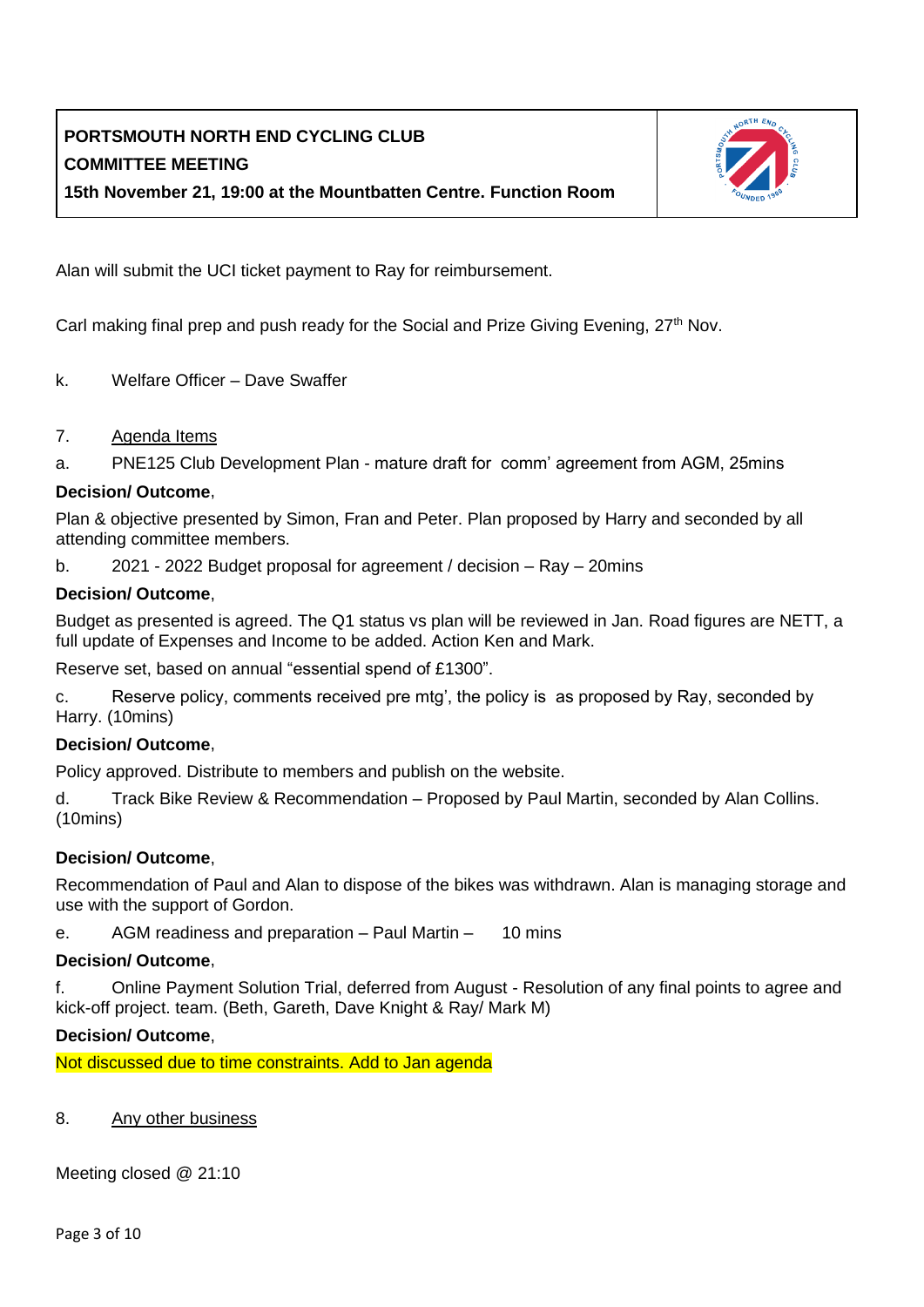

### 9. Date of next meetings (next 2 qtrs)

- 2022, Q1
- 17th January; 21st February; 4th April (half year review)
- 2022, Q2- provisional dates
- <sup>O</sup> 9<sup>th</sup> May, 20<sup>th</sup> June (after RR and Open TT), 18<sup>th</sup> July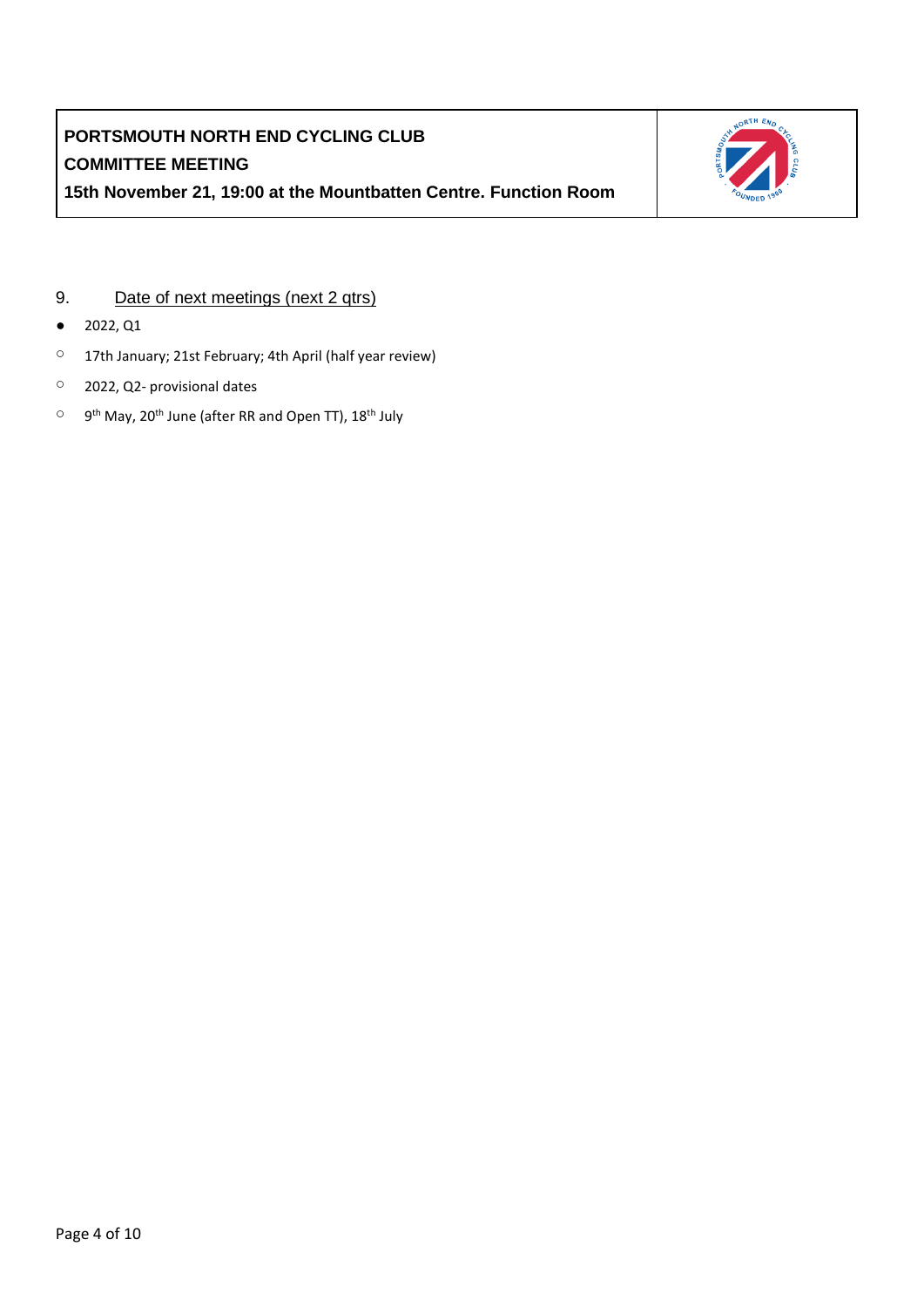

# **Committee Reports in the period**

# *Vice Chairman, acting "Report" (Period 11.9.21 to 6.10.21) , Peter Mac*

- BC accreditation for 2021-2022 successfully completed.
- Club Development steps 3 and 4 completed, including review & feedback from Maddy Verdegaal, BC South.
- Jersey of Champion is with BH Live and in prep for a reveal, display in the Cafe Area.

- Support to represent and promote the exceptional achievement of the Time-lapse riders locally.
- Cycling without Age Service Launch, 29th Oct @ Pyramids
- Work with Sporta Group to receive a covid compliant Spring Trip offer for members to consider.

# *Secretary - Paul Martin*

No report submitted

# *Treasurer – Ray Gregory, (Period 7.10.21 to 8.11.21)*

My last report was submitted on the 11<sup>th</sup> 0f October 2021 when the balance on the Club account was £6,001.18, the balance on the Club account currently stands at £6,552.07 which accords with the Club Accounts.

Income since my last report totals £685.08 and includes £30.00 from Membership, £29.50 from clothing sales, £6.00 from TT entry fees and £616.58 in receipts for Social Events (the forthcoming track trip and Prize Presentation).

Expenditure since my last report totals £134.19 and includes £35.99 for a trophy award frame, a £28.20 payment under the Club kit replacement scheme and £70 under miscellaneous for room hire and publicity posters.

Whilst the balance at the bank is increasing it should be noted that I have not received any expenditure for the forthcoming social events, both of which are being subsidised by the Club.

There has been an increase in the number of Member payments directly into the Club's bank account. These payments need to be properly accounted for and you will have seen my email to the members in this regard. In the interim, I have taken it that all payments of £10 or multiples thereof are for tickets to the Prize Presentation, those for the Track Trip being easily identified. This leaves me with one query, a payment of £13.50 from Mr J T and Mrs R H ????, if anyone can explain this I would be grateful.

We have received our first payment from BC for Subscriptions. With regard to the BC email system, my email to the members went out under my personal email address, I believe that in due course it would be helpful to be able to use the Treasurer at PNECC email address (as well as others for the Club Officers).

PNECC Come and Try A5 flyers provided to Adrian Saunders - Ports City Schools Bike Ability Coordinator. [\(www.](http://www.topbananacycling.co.uk/)**[topbananacycling](http://www.topbananacycling.co.uk/)**[.co.uk\)](http://www.topbananacycling.co.uk/).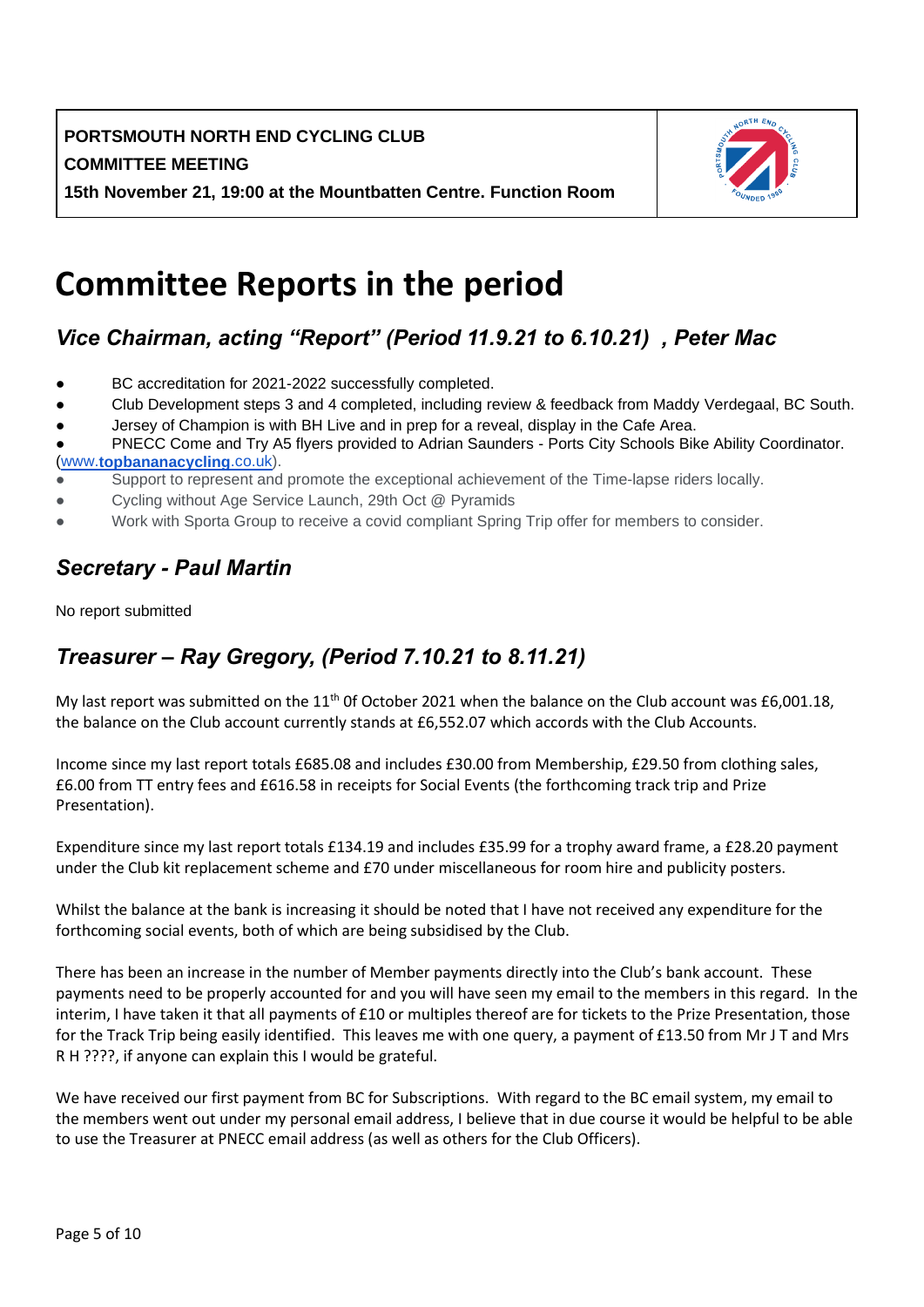

I am attaching a draft of my annual report for the 2020/21 financial year and can advise that Kevin Brackstone has, again, kindly agreed to audit the accounts.

This concludes my report.

### *Membership Secretary report: Lizzie Jenner*

- New membership system comms sent to members end Oct
- First BC Web Purchase transfer and statement received. Automated, simple and clear.

|        | <b>U12</b> | <b>Junior</b> | Youth | <b>Adult FULL</b> | <b>Associate</b> | <b>Llfe</b> | <b>Total</b> |
|--------|------------|---------------|-------|-------------------|------------------|-------------|--------------|
| Female | 2          | ۰             | 2     | $15 (+1)$         | $3(+1)$          |             | $23 (+2)$    |
| Male   | 4          | 2             | 5     | $116 (+3)$        |                  | 4           | $138 (+3)$   |
| Total  | 6          | 2             |       | 131               | 10               | 5           | $161 (+5)$   |

- ·New members are continuing to join the club.
- The BC system is very efficient and easy to use.
- First automated payment remittance advice from BC to the club has been received.
- Decision/confirmation needed for 2022 membership renewal fees and when renewals need to be paid.

## *Road - Ken Houlberg*

The road racing season ended for PNECC with the Red Bull 25hr endurance challenge. PNECC's team of Rob Ford, Matt Puddick, Tim Lawn and Callum Baxter completed the gruelling challenge in biblical conditions with wind and rain compelling riders to single digit speed figures in the home straight. Nevertheless, the team did amazingly well, finishing 3rd overall nationally in the outdoor category and 576.21 miles. Not bad indeed!

Concurrently Andy Connelly decided to go it alone, riding outdoors and around Southsea seafront. The company of a team was clearly not for him, but this extraordinary PNECC cyclist still managed 250 miles in these conditions, exiting after 19 hours and having completed a distance which would have seen him coming 5th overall. We can only speculate on where he would have come had he held out for the full 6 hours longer!!! Chapeau.

Overall, the PNECC road racing team has showed much promise in 2021 with more riders joining the team and testing their racing legs. Many in the RT have decided to give CX a go, rather than resting their weary limbs, so the racing continues. 2022 will take the PNE RT to a new level with the introduction of a PNE supported circuit racing fortnightly at our rejuvenated home, Mountbatten Centre (MBC) or the 'Battenburg' as it is nicknamed. This will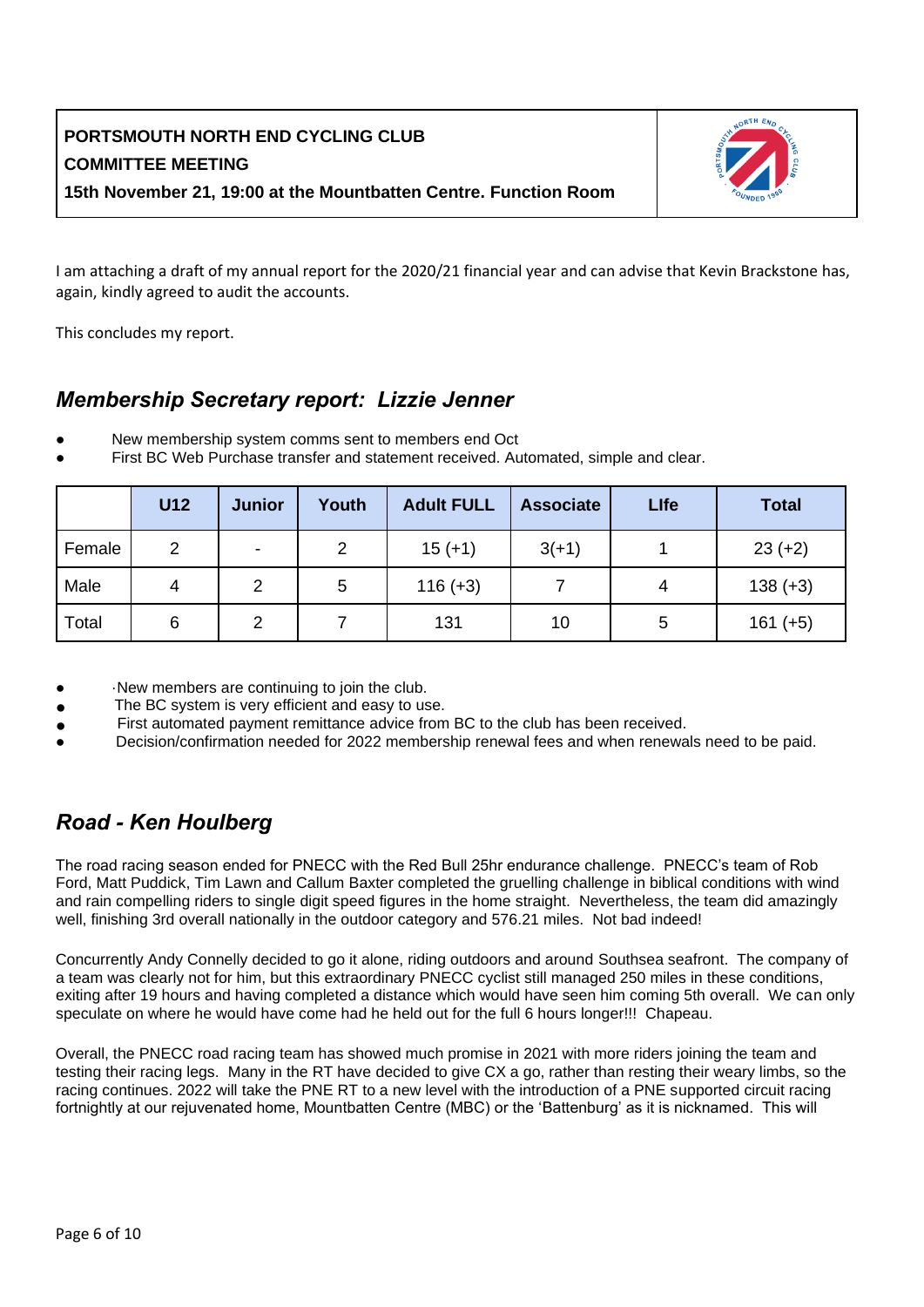

provide the local racing scene with an excellent opportunity to race at an inclusive price and it will be a fantastic shop window into our historical club.

The women's team is also growing with new members wanting to race joining. Similarly it is a pleasure to welcome George Williams to the club as a youth who will be racing in PNE colours next year. PNE affiliate member, Matthew Houlberg, finished his season with a win in the Surrey League and is now Cat 1 and looking forward to 2022 and a full Nat A racing calendar.

## *Time trial - David Knight*

Not much to report.

- I need to find time to try out some of the open TT courses.
- CTT have requested that all clubs rewrite their risk assessments so i need to that.
- Also need to submit our club TT schedule for next year.

## *CX & Track - Alan Collins*

Peter Mac contacted the organisers of the upcoming Clanfield UCI CX event at Clanfield on 11/12 to offer help. Contact was made via social Media, Ben has supported to also make this connection (follow/ like)

I will coordinate volunteering and cooperation on behalf of the club, supporters and the organisers. The Club will be able to erect a gazebo in the Club area, which can be utilised in the club racers in the Wessex event the day after too.

No PNE led track activities this year, or yet planned. No information on members that have competed in track events. (open events are advertised on the BC website)

# *Club Captain, Peter Mac (Period 08.10 to 08.11.21) -*

**Ride Leaders** - Q4 review pending, 1 zwift ride (Tim introduced to Tom @ Cycling UK, Tim now POC)

**Club ride participation** (previous period) - 30 (35) *31st cancelled, Safety: Yellow Weather Warning.* Max size 43, 4.11.21

- Sporty Average Group Size #(5) merged with inter 2 occasions, racing
- Inters Average Group Size #(11)
- Progressive (new) #(10)
- Social Average Group Size- # (6)

#### **Innovation/ Improvement**

- Coordination of Come and Try (C&T) for 6th Nov 11 in developing group riding skills, 3 C&T
- Sustained >50% riding in PNE colours, positive and visible promotion of the club on the road.
- Welfare formalisation required in Q1, social/ progressive/ inter. So logical candidates
- Standard Routes slow in period, needs small focussed push to agree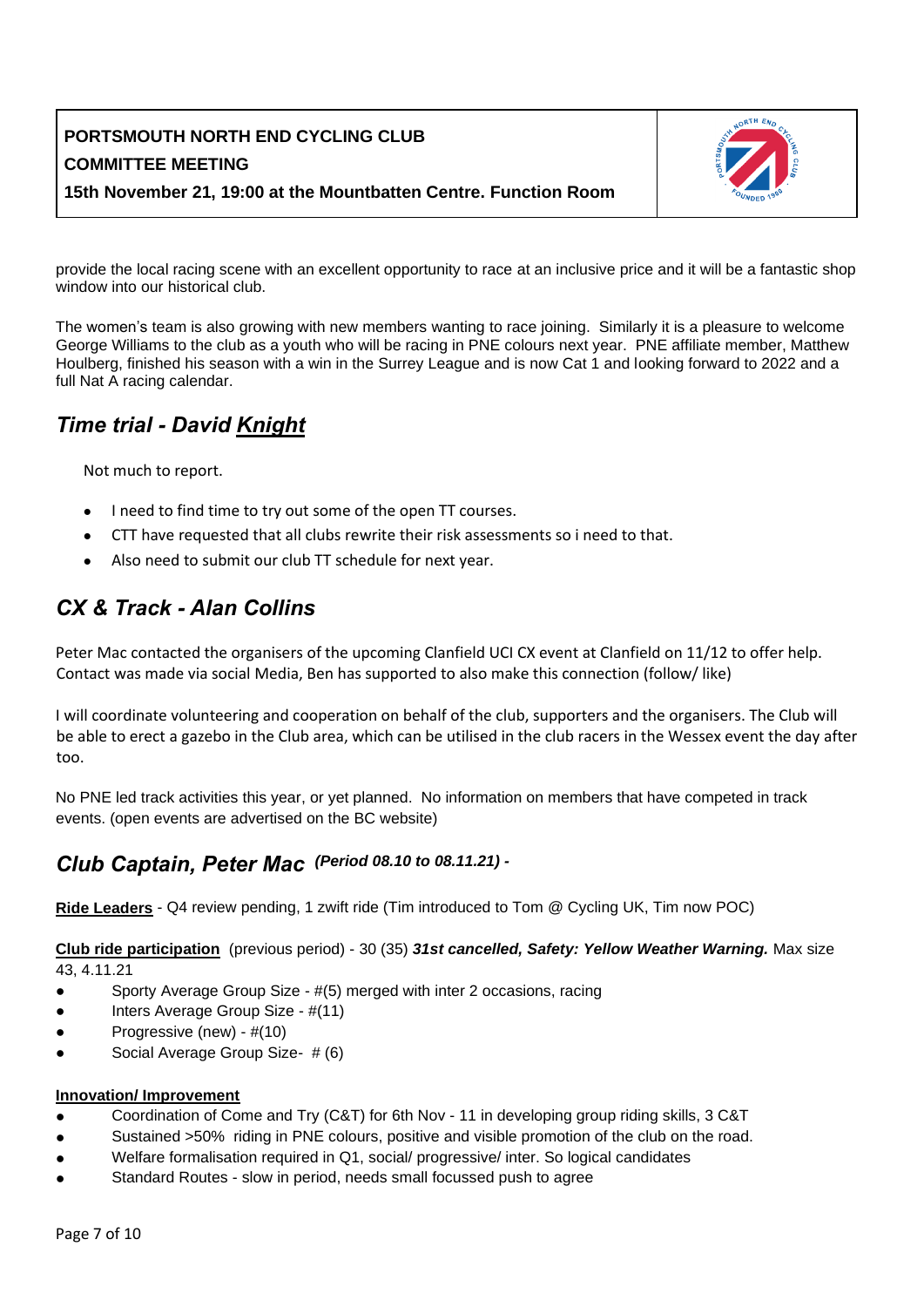

- ZWIFT used 31st Oct. no regular Club Ride restarted yet ZWIFT Ride Leaders needed?
- The Sunday coffee stop socialised for anyone to drop by/ meet/ chat/ catchup.
- Tim now added to receive Club Ride "Come and Try" notifications & respond.

### *Coaching - vacant , comment P Mac*

6th Nov Coaching well supported, 3 Come and Try riders, diverse groups. 3 new racers motivated and joined the fast/ pace group. £67. Supported by Gordon and Dave Gwilliam. Next session - date sought before year end.

Tom Bottomly attending/ assisting sessions with Jo and Gordon. Similar enquiry from Fred McClintock.

Go Ride renewal is due before mid Dec for completion by Year End. Jo and Gordon have not been involved in this previously and are unable to complete this for 2021. GoRide may lapse temporarily pending the nomination and appointment of the coaching coordinator. Gordon and Jo do not see any risk or issue continuing as is currently.

### *Media - Ben Allen*

Second round of posters produced, plus A5 flyers.

Newsletter for Nov has been delayed and will be issued shortly.

## *Club Kit – Beth MacLellan*

| <b>Stock summary</b> | Value     |  |  |
|----------------------|-----------|--|--|
| Total Kalas          | £497.88   |  |  |
| Endura Stock         | £138.00   |  |  |
| <b>General Stock</b> | £728.40   |  |  |
| <b>Grand Total</b>   | £1.364.28 |  |  |

● Grand Total £1,364.28

### **Stock Receipts**

- 25 caps received from Nopinz to our super new colourful design.
- They are £15 each from Nopinz, Value £375.
- Advertised on Instagram & Facebook.

They will also be made available to buy on the night at the AGM

#### **Sales**

- Sales September £319.70
- Sales October  $\overline{526}$
- Sales November £15 to date
- (The Endura sale realised sales of  $£167$ )



#### **Orders**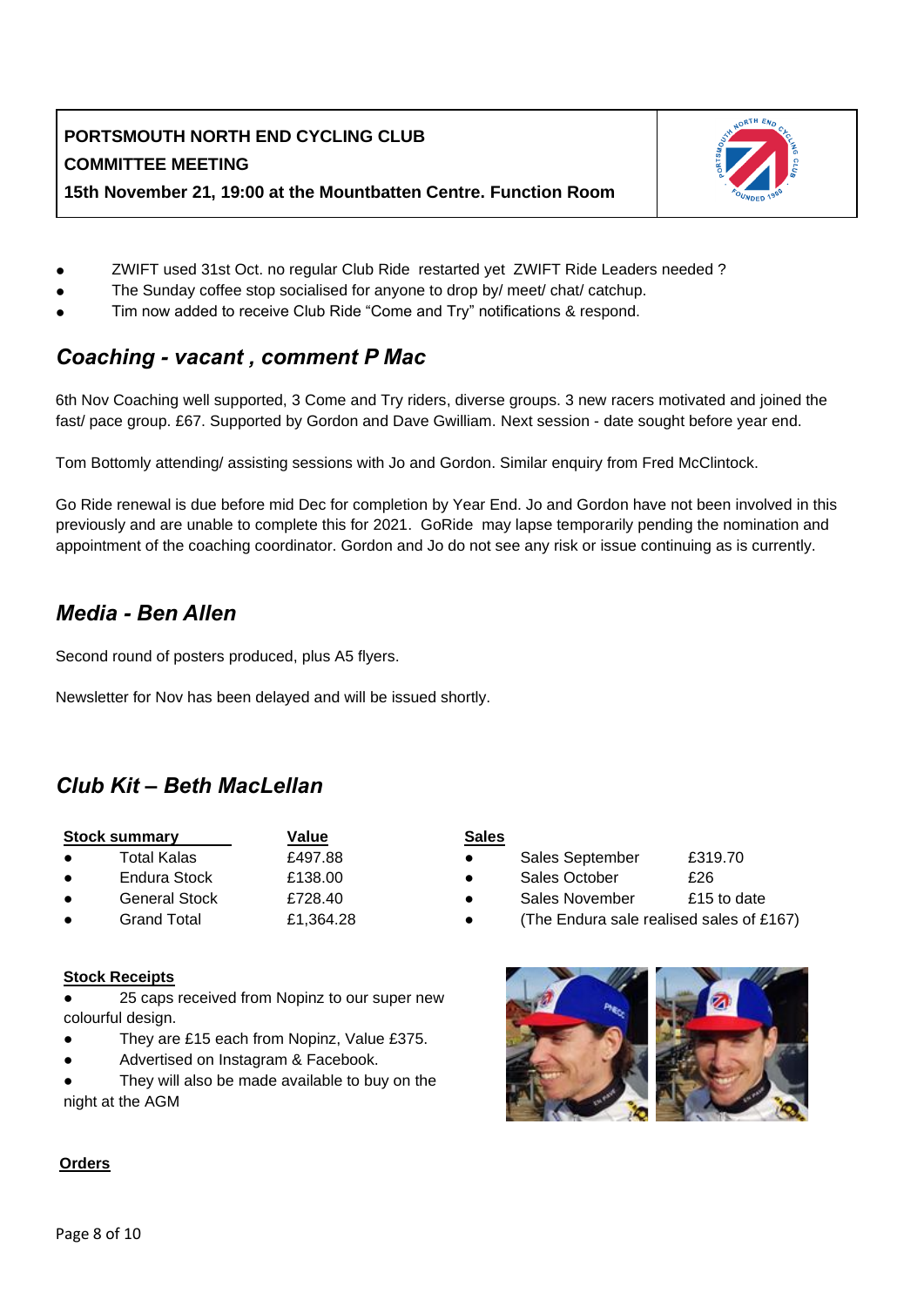

Our until now, trusted sock supplier Iben-cycle are having problems delivering our order placed in July. Their director Thomas Beney has now offered a refund as he cannot guarantee supply. I accepted this on 8/11/21, valued at £375 but have yet to receive it.

I have contacted Kalas to quote but they unfortunately have an MOQ of 100. Nopinz socks are high end Aero socks and are priced around £25 & £19 each so I will need to source another supplier

### **Crash replacement kit**

I have implemented a process to record any crash replacement requests & refunds.

- The club will give 50% discount on the replacement of jerseys or shorts less than 3 years old damaged in a crash on a club run or other PNECC event, up to a maximum of £75 per person.
- Refunds given to date: £28.20 Paid to Gareth Fiford for 50% discount towards replacement jersey sustained in crash on 26/6/21 Goodwood 3rd cat race

### **Nopinz New supplier status -** Great News! Nopinz went live 10/11/21

Members informed on Facebook and Email sent to all members with weblink, password and discount code

**Kalas** - Shop window to open February for delivery May

### **Trial : Digital solution for invoicing, recording & payments** -

- 3 months behind schedule new start date to be agreed.
- **Looking like April as earliest deployment date if we start in Dec.**

## *Social Sec Report - Alan Collins*

UCI Trip – Those who asked for tickets have been asked to pay into the club account. Transport is still to be arranged with participants opinions being canvassed. There is one spare ticket as one person can no longer go. Ticket receipt to be submitted to Ray.

Trophies - The 2020 trophy/memento engraving is complete. It has been decided these will be presented as part of the 2021 trophy presentation. Engraving of the 2021 trophies will commence once the winner's information has been collated. Road awards still outstanding. Victory Trophies have been notified of what is needed and we await a quotation. 7 day turnaround estimated

Flight boxes – foam inserts quote £118. No quote yet for boxes as seeking standard not custom boxes. Simple solution for flat trophies proposed. To be resolved protect awards before  $27<sup>th</sup>$  Nov.

Prize Presentation for 2021.- ticket sales stand at 31. Final numbers due to BH-live Thursday 18<sup>th</sup> Nov.